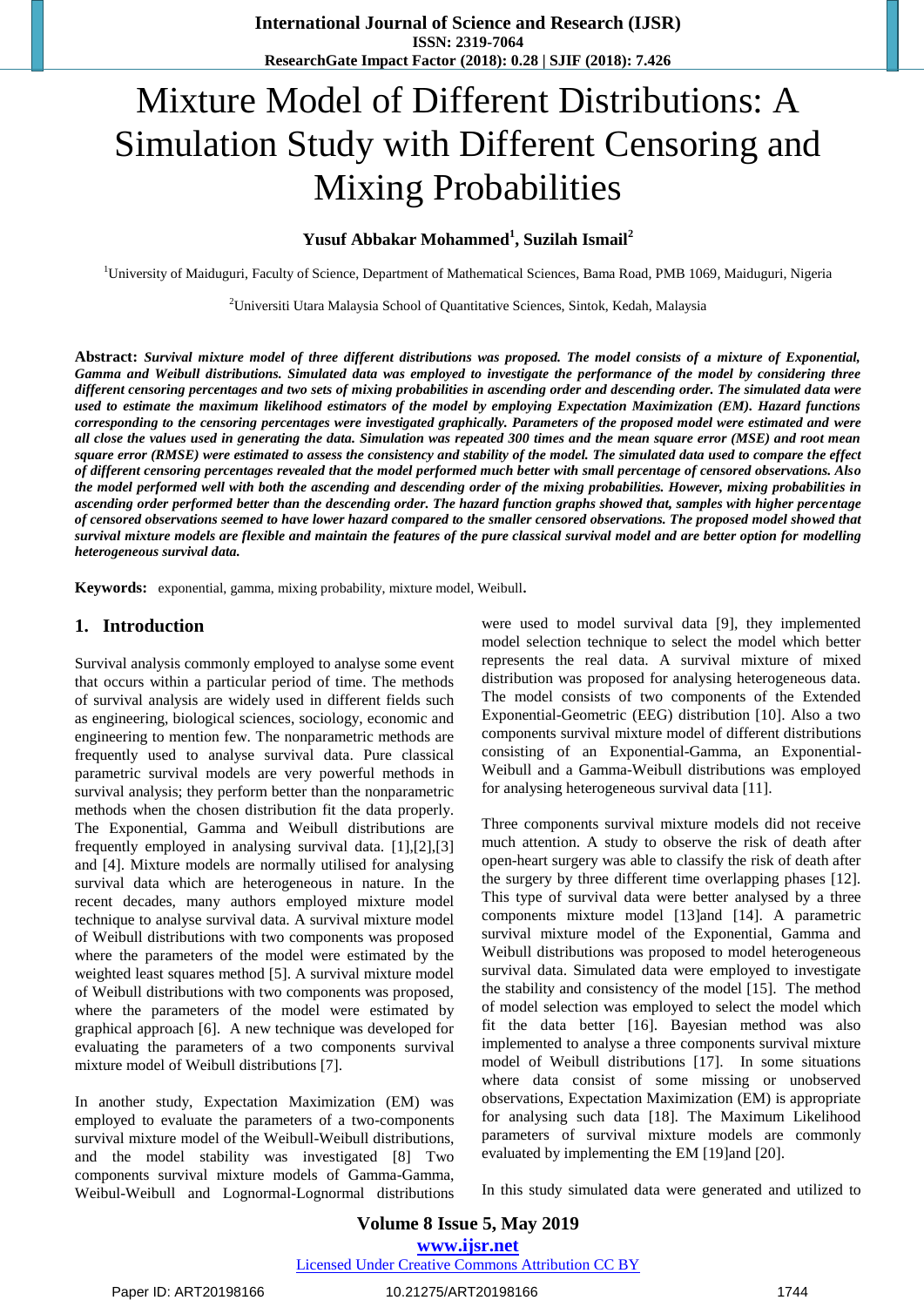# **International Journal of Science and Research (IJSR) ISSN: 2319-7064 ResearchGate Impact Factor (2018): 0.28 | SJIF (2018): 7.426**

investigate the flexibility and appropriateness of a three components survival mixture model of different distributions consisting of the Exponential, Gamma and Weibull distributions in modelling heterogeneous data. The arrangement of the paper is as follows. In section two the survival analysis and some properties of the Exponential, Gamma and Weibull distributions are highlighted. Section three devoted to discussing the survival mixture model of three components in the survival analysis. Section four highlights the employment of the EM in estimating the maximum likelihood parameters of the proposed model. Section five devoted to data application to evaluate the parameters of the proposed model and compare the different censoring percentages and the two sets of mixing probabilities. Section six devoted for summary and conclusion.

# **2. Survival Analysis and Probabilty Distributions**

Survival analysis concern with the application of some statistical method to model and analyse survival data. The focus of interest is the occurrence of a particular event of interest within a given period of time. The response of variable *T* is a non-negative random variable which gives the survival time of an object or an individual which can be expressed as a probability density function (pdf) denoted by *f (t)*, which is written as:

$$
f(t) = \frac{dF(t)}{dt}
$$

Where  $F(t)$  is the distribution function of response variable *T.* The probability density function can also be presented graphically, the graph of  $f(t)$ , is known as the density curve. The density function  $f(t)$  is a nonnegative function and the area between the curve and the t axis is equal to 1. The survival function denoted by *S (t)* can be written as:

$$
S(t) = 1 - F(x)
$$

which gives the probability that an individual will survive beyond a particular time *t*. Note that the survival function  $S(t)$  is a monotonic decreasing continuous function with  $S(0) = 1$  and  $S(\infty) = 0$ . The hazard function can be represented by *h (t)*, and is given by

$$
h(t) = \frac{f(t)}{S(t)}
$$

which gives the probability of an individual to fail within a small interval  $(t, t + \Delta t)$ , provided that the individual was a life until the beginning of that interval. Pure classical parametric survival models are powerful method in survival analysis; when the chosen probability distribution appropriately represents the data. The Exponential, Gamma and Weibull densities are commonly employed in the analysis of survival data. The probability density function  $f(t)$ survival functions  $S(t)$ of these distributions are highlighted below.

*Exponential Distribution*  $f_E(t) = \lambda e^{-\lambda t}$   $t, \lambda > 0$ 

$$
S_E(t) = e^{-\lambda t}
$$

*t*

Gamma distribution  
\n
$$
f_G(t) = t^{\alpha-1} \frac{e^{\frac{t}{\beta}}}{\beta^{\alpha} \Gamma(\alpha)}
$$
\n
$$
t \text{ and } \alpha, \beta > 0
$$
\n
$$
S_G(t) = 1 - \frac{\Gamma_x(\alpha)}{\Gamma(\alpha)}
$$

Where  $\Gamma_{\rm x}(\alpha)$  is known as the incomplete Gamma function. *Weibull Distribution*

$$
f_{W}(t) = \frac{\alpha}{\beta} \left(\frac{t}{\beta}\right)^{\alpha-1} \exp\left(-\left(\frac{t}{\beta}\right)^{\alpha}\right) \qquad t \text{ and } \alpha, \beta > 0
$$
  

$$
S_{W}(t) = \exp\left(-\left(\frac{t}{\beta}\right)^{\alpha}\right)
$$

# **3. Survival Mixture Model of Different Distributions**

Mixture models are commonly employed in survival analysis for their flexibility. They are preferred over the pure classical parametric survival models when the data are of heterogeneous nature [19] and [21]. Survival mixture model of three components is used when it is believed that the data consist of three subpopulation or subgroups. Equation (1) represents a parametric survival mixture model of three components.

$$
f_{X,Y,Q}(t;\Theta) = \pi_1 f_X(t;\theta_X) + \pi_2 f_Y(t;\theta_Y) + \pi_3 f_Q(t;\theta_Q)
$$
 (1)

Where the vector  $\Theta = (\pi_1, \pi_2, \theta_X, \theta_Y, \theta_Q)$ , represents the vector the parameters of the mixture model. The functions  $f_X(t; \theta_X)$ ,  $f_Y(t; \theta_Y)$  and  $f_Q(t; \theta_Q)$  are the probability density functions corresponding to each component with some parameters  $\theta_X$ ,  $\theta_Y$  and  $\theta_Q$  respectively.

In this paper a three components survival mixture model of different distributions is proposed to model heterogeneous survival data. The proposed model consists of the Exponential, Gamma and Weibull distributions and is defined as

$$
f_{E_G_w}(t; \Theta) = \pi_1 f_E(t; \lambda) + \pi_2 f_G(t; \alpha_1, \beta_1) + \pi_2 f_W(t; \alpha_2, \beta_2)
$$

where  $\pi_i$ 's are the mixing probability and  $\sum_{i=1}^3 \pi_i =$  $\frac{3}{i=1}$  $\pi_i = 1$  · The functions  $f_E$ ,  $f_G$  and  $f_W$  are the probability density functions of the Exponential, the Gamma and the Weibull distributions respectively corresponding to the components of model.

### **3.1 Expectation maximization (EM) and survival mixture model**

One of the most efficient and effective methods commonly employed to estimate the maximum likelihood estimators of finite mixture models is the EM [20].

Let  $t_1, t_2, \ldots, t_n$  be a set of observations of *n* incomplete data and  $z_1$ , $z_2$ , $z_3$ be a set of missing observations, where  $z_{ki} = z_K(t_i) = 1$ , if the observation belongs to the  $k^{th}$  component and 0 otherwise for *k=1,2,3* and *i=1,…,n*. On the implementation of the EM to the mixture model, the variables z`s are considered as missing values. The EM consists of two different steps, the first one is the

# **Volume 8 Issue 5, May 2019**

**www.ijsr.net**

Licensed Under Creative Commons Attribution CC BY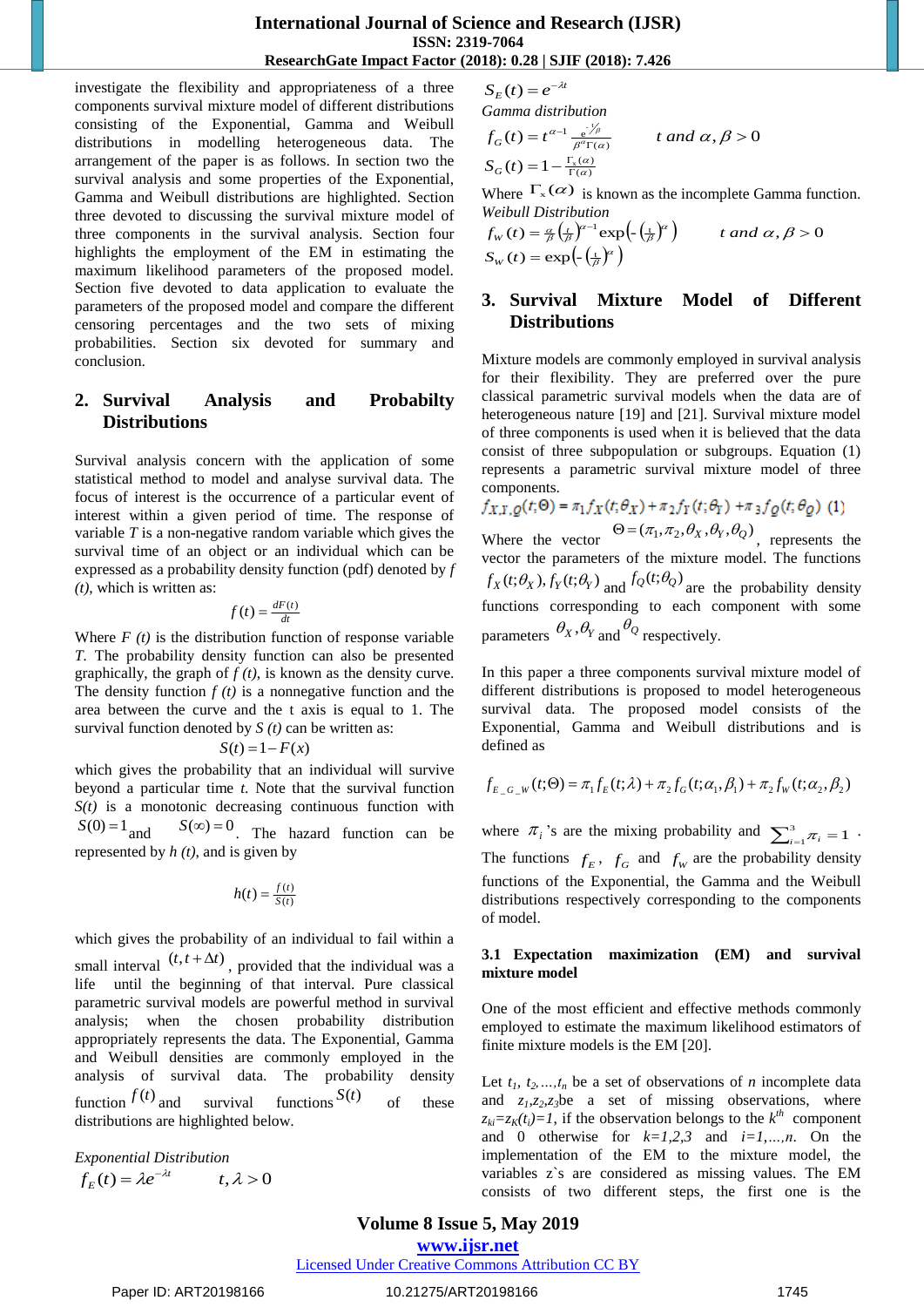Expectation step or the E-step and the second one is the Maximization step or the M-step.

The *zi*variables are treated as missing observations in the Estep, the hidden variable vector  $z_i = [z_{1i}, z_{2i}, z_{3i}]$  are estimated by the evaluation of the expectation  $E(z_{ki}|t_i)$ .

Thus

$$
\hat{z}_{1i} = E(z_{1i} | t_i) = \frac{\pi_1 f_X(t_i; \theta_X)}{\pi_1 f_X(t_i; \theta_X) + \pi_2 f_Y(t_i; \theta_Y) + \pi_3 f_Q(t_i; \theta_Q)}
$$
\n
$$
\hat{z}_{2i} = E(z_{2i} | t_i) = \frac{\pi_2 f_Y(t_i; \theta_Y)}{\pi_1 f_X(t_i; \theta_X) + \pi_2 f_Y(t_i; \theta_Y) + \pi_3 f_Q(t_i; \theta_Q)}
$$
\n
$$
\hat{z}_{3i} = E(z_{3i} | t_i) = \frac{\pi_3 f_Q(t_i; \theta_Q)}{\pi_1 f_X(t_i; \theta_X) + \pi_2 f_Y(t_i; \theta_Y) + \pi_3 f_Q(t_i; \theta_Q)}
$$

The functions  $E(z_{1i}|t_i)$ ,  $E(z_{2i}|t_i)$  and  $E(z_{3i}|t_i)$  calculated in the E-step will be maximized in the M-step of the EM under the condition the sum of  $\pi_i$ 's equals to 1. The evaluation of the mixing probabilities  $\pi_i$ 's and vector of parameter  $\theta = [\theta_X, \theta_Y, \theta_Q]$ , is by the implementation of the Lagrange method. The mixing probabilities will be obtained by; *n*  $\sum_{i=1}^{n} z_i$  $\sum_{i=1} \hat{z}_{1i}$  $= \sum_{i=1}^{n} \hat{z}_1$  $\hat{\pi}_1 = \frac{\hat{i} - 1}{n}$ ,  $\hat{\pi}_2 = \frac{\hat{i} - 1}{n}$ ,  $\sum_{i=1}^{n} z_i$  $\sum_{i=1} \hat{z}_{2i}$  $\sum_{i=1}^{n} \hat{z}_2$  $\hat{\pi}_2 = \frac{\overline{A}}{A}$   $\hat{\pi}_3 = \frac{\overline{A}}{A}$   $\hat{\pi}_4$  $\sum_{i=1}^{n} z_i$  $\sum_{i=1} \hat{z}_{3i}$  $\hat{\pi}_3 = \frac{\sum \hat{z}_3}{\sum \hat{z}_3}$ .

The proposed model can be expressed as defined above: where  $f_E(t; \lambda)$ unknown parameter  $\lambda$ ,  $f_G(t; \alpha_1, \beta_1)$  with unknown parameters  $\alpha_{\text{\tiny{l}}}^{},\beta_{\text{\tiny{l}}}^{}$  and  $f_{w}(t; \alpha_2, \beta_2)$  with unknown parameters  $\alpha_2, \beta_2$  are the Exponential, Gamma and Weibull density functions respectively. The parameters satisfy the conditions  $\lambda > 0$ ,  $\alpha_1 > 0, \beta_1 > 0 \alpha_2 > 0, \beta_2 > 0$ 

The log-likelihood function of the complete-data of the mixture of the Exponential, Gamma and Weibull distributions is:

$$
\log L_c(t; \lambda, \alpha_1, \beta_1, \alpha_2, \beta_2, \pi_i) = \sum_{j=1}^n z_{1j} \left[ \log \pi_{1i} + \delta_j \log(\lambda e^{-\lambda t_j}) + (1 - \delta_j) \log(e^{-\lambda t_j}) \right]
$$
  
+ 
$$
\sum_{j=1}^n z_{2j} \left\{ \log \pi_2 + \delta_j \log \left[ \frac{1}{\beta_1 \Gamma(\alpha_1)} \left( \frac{t_j}{\alpha_1} \right)^{\alpha_i - 1} e^{\frac{-t}{\alpha_1}} \right] + (1 - \delta_j) \log \left[ \frac{\Gamma(\alpha_1, t_j / \beta_1)}{\Gamma \alpha_1} \right] \right\}
$$
  
+ 
$$
\sum_{j=1}^n z_{3j} \left\{ \log \pi_3 + \delta_j \log \left[ \left( \frac{\alpha_2}{\beta_2} \right) \left( \frac{t_j}{\beta_2} \right)^{\alpha_2 - 1} e^{-\left( \frac{t_j}{\beta_2} \right)^{\alpha_2}} \right] \right\}
$$

The EM starts with the E-step. After the  $g^{th}$  iteration,  $z_{ij}^{(g)}$  is the conditional expectation of  $Z_{ij}$  given the observed data. Then the current conditional expectation of the completedata log-likelihood is given by

$$
Q(t; \lambda, \alpha_1, \beta_1, \alpha_2, \beta_2, \pi_i) = \sum_{j=1}^n z_{1j}^{(s)} \left[ \log \pi_1 + \delta_j (\log \lambda - \lambda t_j) - (1 - \delta_j) \lambda t_j \right]
$$
  
+ 
$$
\sum_{j=1}^n z_{2j}^{(s)} \left\{ \log \pi_2 + \delta_j \log \left[ \frac{1}{\beta_1 \Gamma(\alpha_1)} \left( \frac{t_j}{\alpha_1} \right)^{\alpha_1 - 1} e^{\frac{-t}{\alpha_1}} \right] + (1 - \delta_j) \log \left[ \frac{\Gamma(\alpha_1, t_j / \beta_1)}{\Gamma \alpha_1} \right] \right\}
$$
  
+ 
$$
\sum_{j=1}^n z_{3j}^{(s)} \left\{ \log \pi_3 + \delta_j \log \left[ \left( \frac{\alpha_2}{\beta_2} \right) \left( \frac{t_j}{\beta_2} \right)^{\alpha_2 - 1} e^{-\left( \frac{t_j}{\beta_2} \right)^{\alpha_2}} \right] + (1 - \delta_j) \left[ - \left( \frac{t_j}{\beta_2} \right)^{\alpha_2} \right] \right\}
$$
  
(2)

The M-step on the  $(g+1)^{th}$  iteration requires the global

maximization of Equation (2) with respect to

$$
\lambda, \alpha_1, \beta_1, \alpha_2, \beta_2
$$
 and  $\frac{\pi_i}{\sqrt{n}}$ . The mixing probabilities  $\frac{\pi_i}{\sqrt{n}}$ .

can be updated by  $\hat{\pi}_i^{(g+1)} = \sum_{j=1}^n$  $\hat{\pi}_i^{(g+1)} = \sum_{j=1}^{g(y)}/n$ ,  $i = 1,2,3$ . In order to get the updated maximum likelihood estimate of the model parameters  $\lambda$ ,  $\alpha_1$ ,  $\beta_1$ ,  $\alpha_2$ ,  $\beta_2$ , Equation (2) will be differentiated with respect to each of these parameters.

Now, differentiating Equation (2) with respect to the parameter  $\lambda$  the updated maximum likelihood estimate of the first component model parameter can be obtained in closed form

$$
\hat{\lambda}^{(g+1)} = \frac{\sum_{j=1}^{n} z_{1j}^{(g)} t_j}{\sum_{j=1}^{n} z_{1j}^{(g)} \delta_j}
$$

This completes the M-step. The E-step on the  $(g+1)^{th}$ iteration is to update the current conditional expectation of

 $Z_{1j}$ , given the observed data, using the current model parameters fit,

$$
\begin{split} \hat{Z}^{(g+1)}_{1j} = \hat{\pi}_1^{(g)} \bigg[ f_1(t_j;\hat{\lambda}^{(g)})^{\delta_j} \bigg[ S_i(t_j;\hat{\lambda}\big]^{1-\delta_j} \, \bigg\{ \hat{\pi}_1^{(g)} \bigg[ f\ (t_j;\hat{\lambda}^{(g)})^{\delta_j} \bigg[ S_i(t_j;\hat{\lambda}\big]^{1-\delta_j} \\ & \qquad \qquad + \hat{\pi}_2^{(g)} \bigg[ f\ (t_j;\hat{\alpha}_1^{(g)},\hat{\beta}_1^{(g)})^{\delta_j} \bigg[ S\ (t_j;\hat{\alpha}_1^{(g)},\hat{\beta}_1^{(g)})^{\delta_j} \bigg]^{1-\delta_j} \\ & \qquad \qquad + \hat{\pi}_3^{(g)} \bigg[ f\ (t_j;\hat{\alpha}_2^{(g)},\hat{\beta}_2^{(g)})^{\delta_j} \bigg]^S \big[ S(t_j;\hat{\alpha}_2^{(g)},\hat{\beta}_2^{(g)})^{\delta_j} \bigg]^{1-\delta_j} \bigg] \end{split}
$$

Again, differentiating Equation (2) with respect to the parameter  $\alpha_1, \beta_1$  yields:

$$
\frac{\partial Q}{\partial \alpha_1} = \sum_{j=1}^n z_{2j}^{(g)} \delta_j \left[ -\log \beta_1 + \Psi(\alpha_1) + \log t_j \right]
$$
  
+
$$
\sum_{j=1}^n z_{2j}^{(g)} (1 - \delta_j) \left[ \log \beta_1 + \frac{1}{\Gamma(\alpha_1, t_j/\beta_1)} \frac{\partial}{\partial \alpha_1} \Gamma(\alpha_1, t_j/\beta_1) \right]
$$
  

$$
\frac{\partial Q}{\partial \beta_i} = \sum_{j=1}^n z_{2j}^{(g)} \left[ -\delta_j \frac{\alpha_1}{\beta_1} + \frac{t_j}{\beta_1^2} + \frac{(1 - \delta_j)}{\Gamma(\alpha_1, t_j/\beta_1)} \frac{\partial}{\partial \beta_1} \Gamma(\alpha_1, t_j/\beta_1) \right]
$$
(4)

Now, the incomplete gamma function can be differentiated with respect to  $\beta_1$  using Leibnitz's rule, and we then obtain from Equation(4) that:

$$
\beta_1 = \left[ \sum_{j=1}^n z_{2j}^g t_j / \alpha_1 + \sum_{j=1}^n z_{2j}^g \delta_j / \alpha_1 - \sum_{j=1}^n \frac{t_j^{\alpha_1} e^{-t_j/\beta_1}}{\alpha_1 \beta_1^{\alpha_1 - 1} \Gamma(\alpha_1, t_j / \beta_1)} \right] \tag{5}
$$

The RHS of Equation(5) can be evaluated at the current parameter value to obtain the updated parameter estimate  $\beta_1^{(g+1)}$ . Upon expanding the incomplete gamma function as an infinite series, then differentiating and simplifying the expression, Equation (3) can be expressed as:

$$
\frac{\partial Q}{\partial \alpha_1} = \sum_{j=1}^n z_j^g \partial_j [\log t_j - \log \beta_1 - \Psi(\alpha_1)]
$$
  
+ 
$$
\sum_{j=1}^n z_j^g (1-\partial_j) [\log(t_j/\beta_1) - \log(t_j/\beta_1)] \Biggl\{ 1 - e^{-t_j/\beta_1} \sum_{p=0}^\infty \frac{(t_j/\beta_1)^{\alpha_1+p}}{\Gamma(\alpha_1+p+1)} \Biggr\}
$$

# **Volume 8 Issue 5, May 2019 www.ijsr.net** Licensed Under Creative Commons Attribution CC BY

Paper ID: ART20198166 1746 10.21275/ART20198166 1746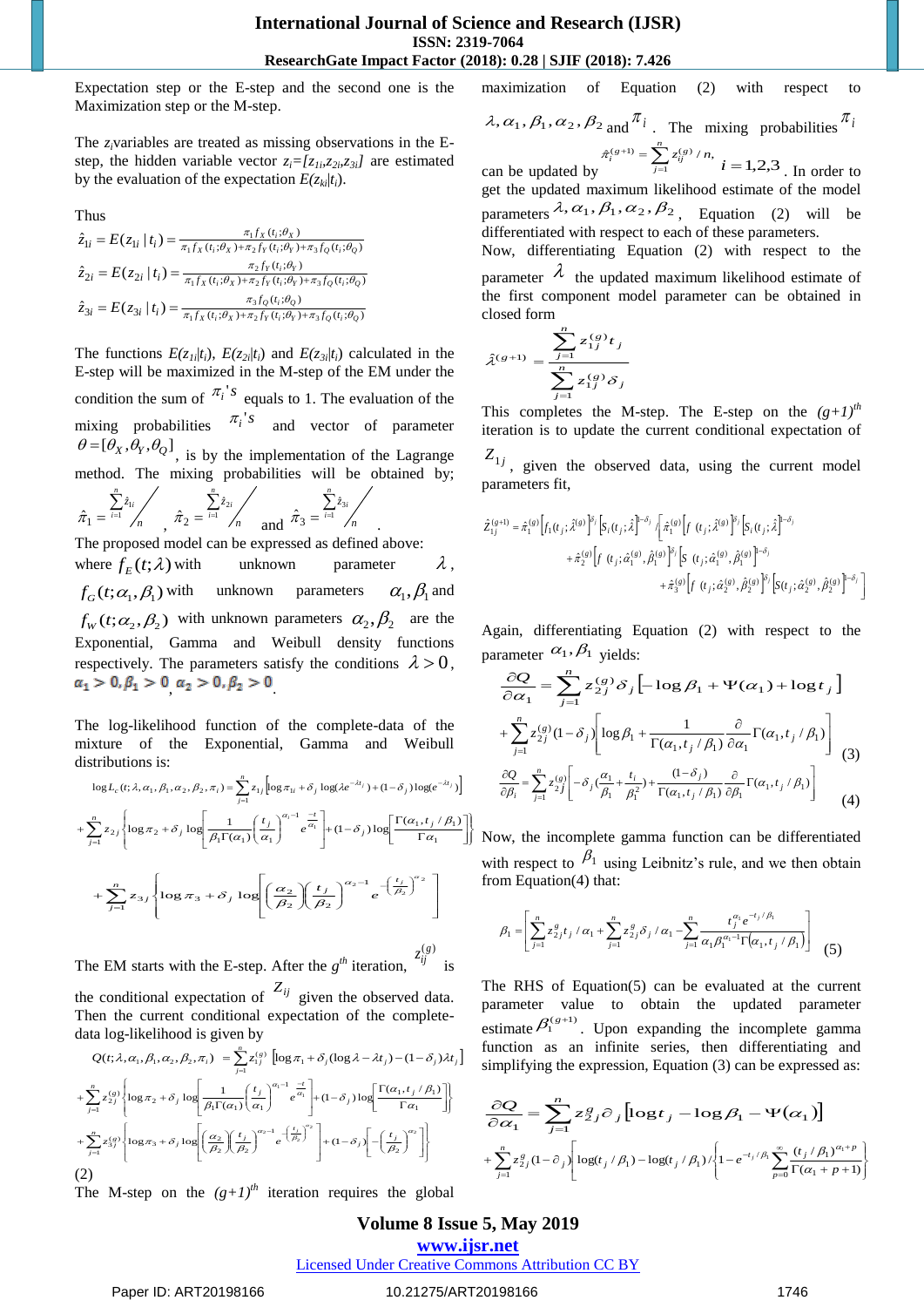$$
+e^{-t_j/\beta_1}\sum_{p=0}^{\infty}\frac{(t_j/\beta_1)^{\alpha_1+p}\Psi(\alpha_1+p+1)}{\Gamma(\alpha_1+p+1)}\Bigg\{\Bigg\{1-e^{-t_j/\beta_1}\sum_{p=0}^{\infty}\frac{(t_j/\beta_1)^{\alpha_1+p}}{\Gamma(\alpha_1+p+1)}\Bigg\}\Bigg\}\qquad \qquad (6)
$$

Setting equating (6) to zero, the equation can be solved numerically for  $\alpha_1$  to obtain the current estimate  $\alpha_1^{(g+1)}$  by using  $\beta_1^{(g+1)}$  for  $\beta_1$ .

The E-step on the  $(g+1)^{th}$  iteration is to update the current conditional expectation of  $Z_{ij}$ , given the observed data, using the current model parameters fit,

$$
\begin{split} \hat{Z}_{2j}^{(g+1)} = \hat{\pi}_{2}^{(g)} \Big[ f & (t_{j}; \hat{\alpha}_{1}^{(g)}, \hat{\beta}_{1}^{(g)}) \Big[ S & (t_{j}; \hat{\alpha}_{1}^{(g)}, \hat{\beta}_{1}^{(g)}) \Big]^{-\delta_{j}} \Big[ \hat{\pi}_{1}^{(g)} \Big[ f & (t_{j}; \hat{\lambda}^{(g)}) \Big]^{S_{j}} \Big[ S & (t_{j}; \hat{\lambda}) \Big]^{-\delta_{j}} \\ & + \hat{\pi}_{2}^{(g)} \Big[ f & (t_{j}; \hat{\alpha}_{1}^{(g)}, \hat{\beta}_{1}^{(g)}) \Big]^{S_{j}} \Big[ S & (t_{j}; \hat{\alpha}_{1}^{(g)}, \hat{\beta}_{1}^{(g)}) \Big]^{-\delta_{j}} \\ & + \hat{\pi}_{3}^{(g)} \Big[ f & (t_{j}; \hat{\alpha}_{2}^{(g)}, \hat{\beta}_{2}^{(g)}) \Big]^{S_{j}} \Big[ S & (t_{j}; \hat{\alpha}_{2}^{(g)}, \hat{\beta}_{2}^{(g)}) \Big]^{-\delta_{j}} \Big] \end{split}
$$

Again, differentiating equation (2) with respect to the parameters  $\alpha_2$ ,  $\beta_2$  yields:

$$
\frac{\partial Q}{\partial \alpha_2} = \sum_{j=1}^n z_{3j}^{(n)} \delta_j \left[ \frac{1}{\alpha_2} - \log \beta_2 + \log t_j \right] - \sum_{j=1}^n z_{3j}^{(n)} \left( \frac{t_j}{\beta_2} \right)^{\alpha_1} \left( \log t_j - \log \beta_2 \right) \tag{7}
$$

$$
\frac{\partial Q}{\partial \beta_2} = \sum_{j=1}^n z_{3j}^{(g)} \left[ -\delta_j \frac{\alpha_2}{\beta_2} + \alpha_2 t_j^{\alpha_2} \beta_2^{-\alpha_2 - 1} \right]
$$
 (8)

should be solved for the values of the parameters  $\alpha_2$  and  $\beta_2$ 

The system of Equations (8) can be written as:

.

$$
\beta_2 = \exp\left(\frac{1}{\alpha_2} \log \left[\frac{\sum_{j=1}^n \epsilon_{3j}^{(g)} t_j^{\alpha_1}}{\sum_{j=1}^n \epsilon_{3j}^{(g)} \delta_j}\right]\right)
$$
(9)

Plug Equations (9) back to Equation(7) to obtain:

$$
\sum_{j=1}^{n} z_{3j}^{(g)} \left[ \frac{1}{\alpha_2} - \frac{1}{\alpha_2} \log \frac{\sum_{j=1}^{n} z_{3j}^{(g)} t_j^{\alpha_2}}{\sum_{j=1}^{n} z_{3j}^{(g)} \delta_j} + \log t_j \right] -
$$
  

$$
\sum_{j=1}^{n} z_{3j}^{(g)} t_j^{\alpha_2} \frac{\sum_{j=1}^{n} z_{3j}^{(g)} \delta_j}{\sum_{j=1}^{n} z_{3j}^{(g)} t_j^{\alpha_2}} \left[ \log t_j - \frac{1}{\alpha_2} \log \frac{\sum_{j=1}^{n} z_{3j}^{(g)} t_j^{\alpha_2}}{\sum_{j=1}^{n} z_{3j}^{(g)} \delta_j} \right] = 0
$$
(10)

Then equations (10) can be solved to obtain the estimates for  $\alpha_2$ . Plug the estimates of  $\alpha_2$  back to equations (9) to obtain the estimates for  $\beta_2$ . This completes the M-step. The E-step on the  $(g+1)^{th}$  iteration is to update the current conditional expectation of  $Z_{3j}$ , given the observed data, using the current model parameters fit:

$$
\hat{z}_{3j}^{(g+1)} = \hat{\pi}_{3}^{(g)} \left[ f(t_j; \hat{\alpha}_2^{(g)}, \hat{\beta}_2^{(g)}) \right]^{\delta_j} \left[ S(t_j; \hat{\alpha}_2^{(g)}, \hat{\beta}_2^{(g)}) \right]^{-\delta_j} \left[ \hat{\pi}_{1}^{(g)} \left[ f(t_j; \hat{\lambda}^{(g)}) \right]^{\delta_j} \left[ S(t_j; \hat{\lambda}_1^{(g)}) \right]^{-\delta_j} \right] + \hat{\pi}_{2}^{(g)} \left[ f(t_j; \hat{\alpha}_1^{(g)}, \hat{\beta}_1^{(g)}) \right]^{\delta_j} \left[ S(t_j; \hat{\alpha}_1^{(g)}, \hat{\beta}_2^{(g)}) \right]^{-\delta_j} + \hat{\pi}_{3}^{(g)} \left[ f(t_j; \hat{\alpha}_2^{(g)}, \hat{\beta}_2^{(g)}) \right]^{\delta_j} \left[ S(t_j; \hat{\alpha}_2^{(g)}, \hat{\beta}_2^{(g)}) \right]^{-\delta_j} \right]
$$

The M-step and E-step iterate alternatively till the convergence criterion is met.

# **4. Data Analysis**

 $\frac{r_{\text{eff}}}{r_{\text{eff}}} \left[ \frac{r_{\text{eff}}}{r_{\text{eff}}} \right]$  (6) model of Exponential, the current extintation can be solved different sets of mixing probabilities and 50%) and the second procedure or considered Universed Universed Unive The performance of the proposed model was investigated by employing simulated data generated from survival mixture model of Exponential, Gamma and Weibull distributions. Three censoring percentages (10%, 20% and 40%) with two different sets of mixing probabilities for the three components were considered to evaluate the model. The first set of mixing probabilities in ascending order (10% , 40% and 50%) and the second one in descending order (50%, 30% and 20%). Survival data of size 500 observations were generated based on each of the three censoring percentages and the two sets of the mixing probabilities. The parameter considered for the first component of Exponential distribution is  $\lambda = 1.5$ , the parameters for the second component of Gamma distribution are  $(\alpha_1 = 5, \beta_1 = 2)$ and the parameters of the third component of Weibull distribution are  $(\alpha_2 = 9, \beta_2 = 10)$ . Samples of size 500 were generated from the Exponential distribution for the censored time C with (b), where the value of b depends solely of the percentage of the observations that are censored. In this study 10%, 20% and 40% censoring observations were considered for each of the sample generated in which,  $t_j = min(T_j, C_j)$  was taken as the minimum of the survival time and the censored time of the observed time *T* where

$$
T = \begin{cases} \delta_i = 1, & \text{if } X \le C, \\ \delta_i = 0, & \text{if } X > C. \end{cases}
$$

#### **4.1 Mixing Probabilities in Ascending Order**

The proposed model corresponding to mixing probabilities in ascending order was formed by substituting the values of the parameters mentioned earlier. Thus:

$$
f(t) = 0.1 \times f_E(t; \lambda = 1.5) + 0.4 \times f_G(t; \alpha_1 = 5, \beta_1 = 2) + 0.5 \times f_W(t; \alpha_2 = 9, \beta_2 = 10)
$$

where the density functions  $f_E$ ,  $f_G$  and  $f_W$  represent the Exponential, the Gamma and the Weibull probability density functions respectively.

The simulated data were used to estimate the parameters of the proposed model by employing the EM. Table 1 displays the result of the estimates of the parameters of the proposed model for the three different censoring percentages with mixing probabilities in ascending order.

**Table 1:** The Estimated Parameters of the Simulated Data

| Sample size 500 observations and 10% censoring |           |           |      |              |              |           |             |  |  |
|------------------------------------------------|-----------|-----------|------|--------------|--------------|-----------|-------------|--|--|
| Parameter                                      | $\pi_{1}$ | π,        |      | $\alpha_{1}$ | $\alpha_{2}$ | $\beta_1$ | $\beta_{2}$ |  |  |
| Postulate                                      | 0.10      | 0.40      | 1.50 | 5.00         | 9.00         | 2.00      | 10.00       |  |  |
| Estimates                                      | 0.11      | 0.40      | 1.52 | 5.25         | 9.00         | 2.03      | 10.02       |  |  |
| Sample size 500 observations and 20% censoring |           |           |      |              |              |           |             |  |  |
| Parameter                                      | $\pi_{1}$ | $\pi_{2}$ | λ    | $\alpha_1$   | $\alpha_{2}$ | $\beta_1$ | $\beta_{2}$ |  |  |
| Postulate                                      | 0.10      | 0.40      | 1.50 | 5.00         | 9.00         | 2.00      | 10.00       |  |  |
| Estimates                                      | 0.10      | 0.40      | 1.49 | 4.81         | 9.00         | 2.04      | 10.00       |  |  |
| Sample size 500 observations and 40% censoring |           |           |      |              |              |           |             |  |  |
| Parameter                                      | $\pi_{1}$ | $\pi_{2}$ |      | $\alpha_1$   | $a_{2}$      | $\beta_1$ | $\beta_{2}$ |  |  |
| Postulate                                      | 0.10      | 0.40      | 1.50 | 5.00         | 9.00         | 2.00      | 10.00       |  |  |

# **Volume 8 Issue 5, May 2019**

**www.ijsr.net**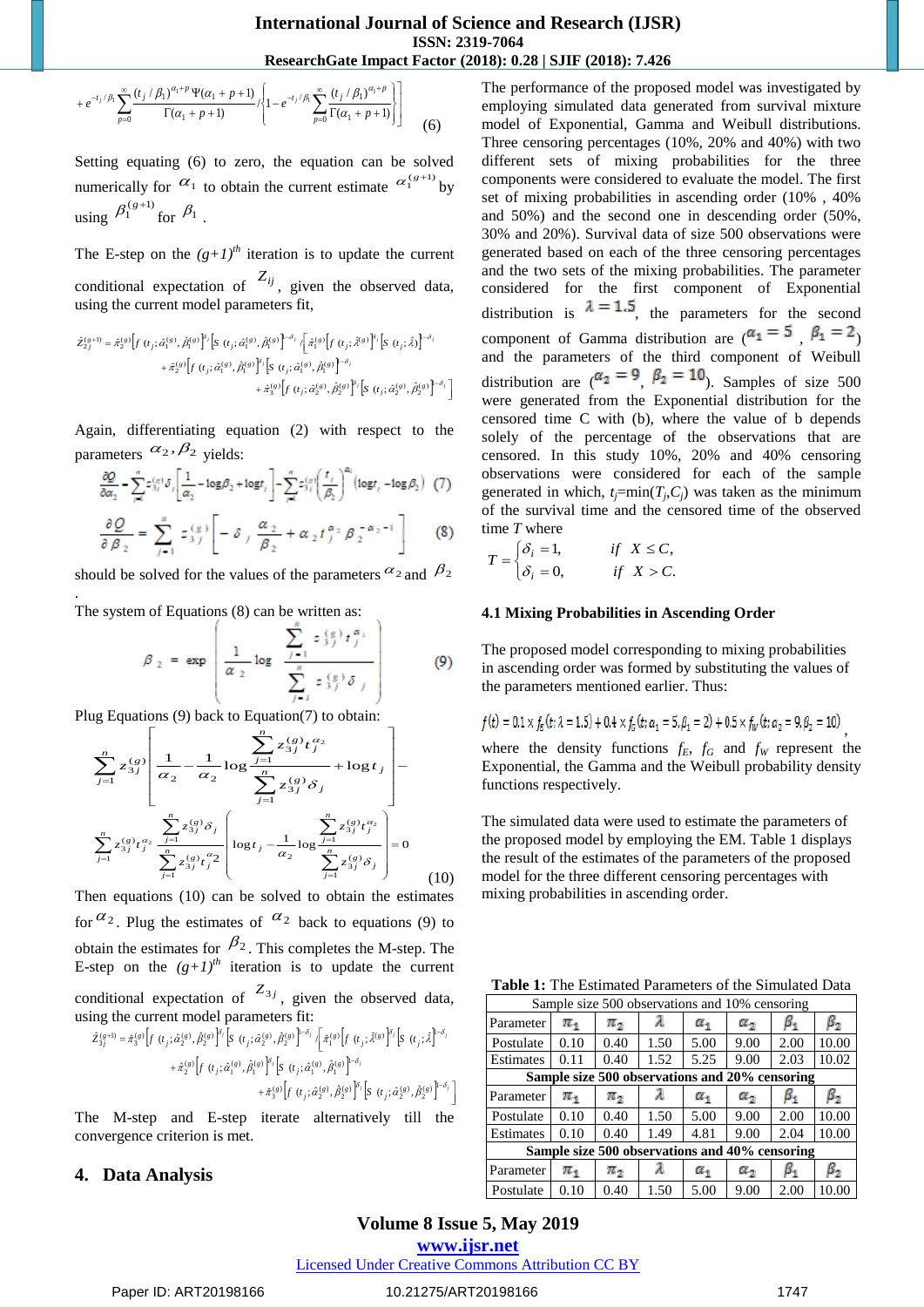## **International Journal of Science and Research (IJSR) ISSN: 2319-7064 ResearchGate Impact Factor (2018): 0.28 | SJIF (2018): 7.426**

| Estimates 0.10 0.39 1.48 4.84 9.00 1.99 9.94 |
|----------------------------------------------|
|----------------------------------------------|

The parameters of the three samples with different censoring percentages were estimated successfully. Table 1 showed that the estimated parameters are all close to the postulated parameters used in the data generation. Also the parameter for the simulated set of data with 10% censoring are more closer the true parameters compared to that of the 20% and 40% censored observations. The probability density function of the simulated data of the proposed model, with 10%, 20%, 40% censoring percentages respectively, and the probability density functions of pure classical survival model (E, G and W) corresponding to the components of the proposed model are displayed in Figs 1, 2 and 3.



**Figure 1:** Density Function of the Simulated Data with 10% Censored Observations.



**Figure 2:** Density Function of the Simulated Data and 20% Censoring.



**Figure 3:** Density Function of the Simulated Data and 40% Censoring.

**Table 2:** The Repeated Simulation of Set of the Three Samples

|              |             |                     | Sample size 500 and 10% censoring |            |              |                 |                 |
|--------------|-------------|---------------------|-----------------------------------|------------|--------------|-----------------|-----------------|
| Parameters   | $\pi_1$     | $\pi_{2}$           | 2                                 | α.         | $\alpha_{2}$ | 涡               | $\beta_2$       |
| Postalates   | 0.1         | 0.4                 | 15                                | 5.00       | 9.0          | 2.00            | 10.00           |
| Estimates    | 0.11        | 0.40                | 1.45                              | 4.90       | 9.00         | 2.00            | 10.01           |
| <b>MSE</b>   | $1.84 - 7$  | $2.27 - 3$          | $234 - 5$                         | $3.32 - 4$ | $0.00 + 0$   | 5.51e-7 1.50e-5 |                 |
| <b>RMSE</b>  | $4.30 - 4$  | 1.51e-4             | $4.43 - 3$                        | 3.826-4    | $0.00 + 0$   | 7.42e-4 3.87e-3 |                 |
|              |             |                     | Sample size 500 and 20% censoring |            |              |                 |                 |
| Parameters   | $x_{1}$     | $x_{2}$             | ž.                                | α.         | $\alpha_2$   | ß.              | ß,              |
| Postulated   | 0.1         | 0.4                 | 15                                | 5.00       | 9.00         | 2.00            | 10.00           |
| Estimates    | 0.10        | 0.40                | 1.44                              | 4.69       | 9.00         | 2.01            | 9.99            |
| MSE          | $1.99 - 7$  | $1.78 - 7$          | $2.56 - 5$                        | $4.22 - 4$ | $0.00 - 0$   | $5.30 - 7$      | $1.50 - 5$      |
| <b>RAISE</b> | $4.46e - 4$ | $4.21 - 4$          | $5.06 - 3$                        | $2.05 - 2$ | $0.00 + 0$   | 7.61e-4 3.87e-3 |                 |
|              |             |                     | Sample size 500 and 40% censoring |            |              |                 |                 |
| Parameters   | $\pi_1$     | $\pi_{\mathcal{Z}}$ | z                                 | $\alpha,$  | $\alpha_{2}$ | я               | ß,              |
| Postulated   | 0.1         | 0.4                 | 15                                | 5.00       | 9.00         | 2.00            | 10.00           |
| Estimates    | 0.09        | 0.39                | 136                               | 4.64       | 9.00         | 204             | 9.96            |
| <b>MSE</b>   | $2.01 - 7$  | 131e-7              | $233 - 5$                         | $5.21e-4$  | $0.00 + 0$   | $6.19 - 7$      | $150 - 5$       |
| <b>RMSE</b>  | $449 - 4$   | $3.62 - 4$          | $4.88 - 3$                        | $223 - 2$  | $0.00e + 0$  |                 | 7.87e-4 3.88e-3 |

The simulation of the three sets of the generated data with 10%, 20% and 40% censored observations were repeated 300 times to check the consistency and stability of the proposed model. The averages, the mean square errors (MSE) and root mean square error (RMSE) of estimated parameters were listed in Table 2.

The averages of the estimated parameters are close to the parameters of the postulated model with MSE and RMSE relatively small, which suggests that, the EM performed consistently in estimating the parameters. The MSE and RMSE corresponding to the mixing probabilities are relatively smaller for the 10% censoring as compared to the 20% and 40% censoring. Also the MSE for the parameters of the components are smaller for the 10% censoring compared to that of the 20% and 40%. Generally, the estimation of the mixing probabilities and the parameters are seemed to be closer to the true value with smaller censoring percentage 10% than with 20% and 40%.

The hazard functions of the three simulated data corresponding to the 10%, 20% and 40% censoring percentages were presented in Fig. 4.



**Figure 4:** Hazard Functions of Simulated Data for 10%, 20% and 40% Censored Observation

The hazard function of the set of simulated data with 10% censoring observations is higher when compared with that of 20% and 40% censoring. As the number of censored observations increases the hazard tends to be lower and lower.

### **4.2 Mixing Probabilities in Descending Order**

# **Volume 8 Issue 5, May 2019 www.ijsr.net**

Licensed Under Creative Commons Attribution CC BY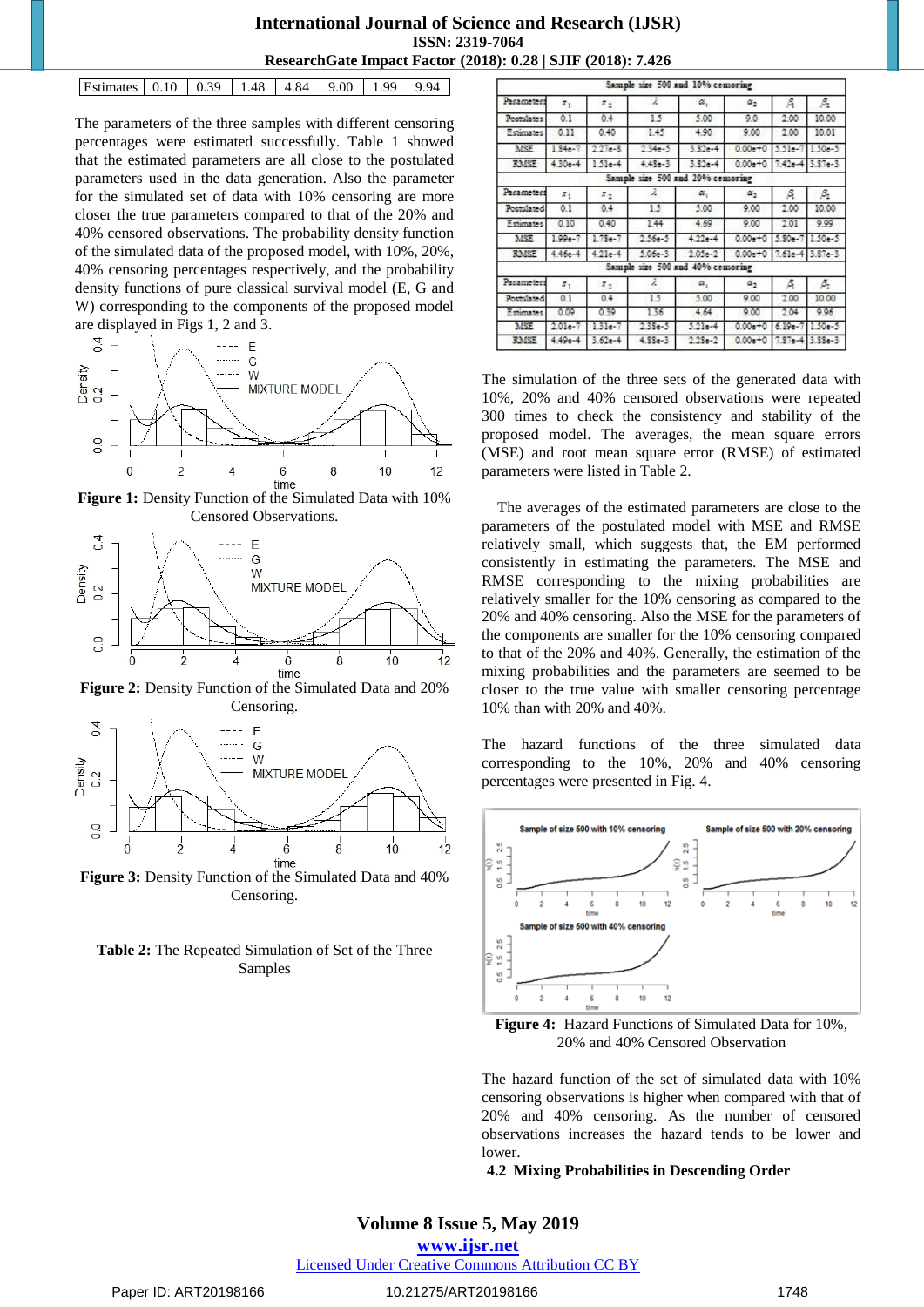The proposed model corresponding to mixing probabilities in descending order was formed by substituting the values of the parameters mentioned earlier. Thus:

 $f(t) = 0.5 \times f_E(t; \lambda = 1.5) + 0.3 \times f_G(t; \alpha_1 = 5, \beta_1 = 2) + 0.2 \times f_W(t; \alpha_2 = 9, \beta_2 = 10)$ where the density functions  $f_E$ ,  $f_G$  and  $f_W$  represent the Exponential, the Gamma and the Weibull probability density functions respectively. The simulated data were employed to evaluate the parameters of the proposed model. The mixing probabilities considered are in descending order. Table 3 displays the result of the estimates of the parameters of the proposed model for the three different censoring percentages.

**Table 3:** The Estimated Parameters the Simulated Data of size 500 Observations

| Sample size 500 observations and 10% censoring |                   |                                                          |               |                                   |              |           |           |  |
|------------------------------------------------|-------------------|----------------------------------------------------------|---------------|-----------------------------------|--------------|-----------|-----------|--|
| Parameter                                      | $\pi_{1}$         | $\pi_{2}$                                                | λ             | $\alpha_{1}$                      | $\alpha_{2}$ | $\beta_1$ | $\beta_2$ |  |
| Postulate                                      | 0.50 <sub>1</sub> | 0.30                                                     | 1.5           | 5.00                              | 9.00         | 2.00      | 10.00     |  |
| Estimates                                      |                   | $0.51 \mid 0.25 \mid 1.50 \mid 4.63 \mid 9.00 \mid 2.02$ |               |                                   |              |           | 9.81      |  |
| Sample size 500 observations and 20% censoring |                   |                                                          |               |                                   |              |           |           |  |
| Parameter                                      | $\pi_{1}$         | $\pi_{2}$                                                | λ             | $\alpha_{1}$                      | $\alpha_{2}$ | $\beta_1$ | $\beta_2$ |  |
| Postulate                                      |                   | $0.50 \,   \, 0.30 \,   \,$                              | 1.5           | $5.00$   9.00   2.00              |              |           | 10.00     |  |
| Estimates                                      |                   | $0.47 \mid 0.29 \mid$                                    |               | $1.52$   $4.52$   $9.00$   $2.03$ |              |           | 9.85      |  |
| Sample size 500 observations and 40% censoring |                   |                                                          |               |                                   |              |           |           |  |
| Parameter                                      | $\pi_{1}$         | $\pi_2$                                                  | λ             | $\alpha_{1}$                      | $\alpha_{2}$ | $\beta_1$ | $\beta_2$ |  |
| Postulate                                      | 0.50              | 0.30                                                     | $1.5^{\circ}$ | 5.00                              | 9.00         | 2.00      | 10.00     |  |
| Estimates                                      | 0.46              | 0.17                                                     | 1.56          | 4.50 9.00                         |              | 2.65      | 9.42      |  |

The parameters for the three sets of the simulated data were estimated successfully. From Table 3, it can be seen that the estimated parameters are all close to the postulated parameters used in the data generation. Also the parameter for the simulated set of data with 10% censoring are more closer the true parameters compared to that of the 20% and 40% censored observations.

The estimation of the mixing probabilities was more accurate in sample with 10% censoring. The probability density function of the simulated data of the proposed model, with 10%, 20%, and 40% censoring percentages respectively, and the probability density functions of pure classical survival model (E, G and W) corresponding to the components of the proposed model are displayed in Figures 5,6 and 7.



**Figure 5:** Density Function of the Simulated Data with 10% Censored Observations



**Figure 6:** Density Function of the Simulated Data and 20% Censored Observations



**Figure 7:** Density Function of the Simulated Data and 40% Censoring.

The simulation of the three sets of the generated data with 10%, 20% and 40% censored observations were repeated 300 times to check the consistency and stability of the proposed model. The averages, the mean square errors (MSE) and root mean square error (RMSE) of estimated parameters were listed in Table 4.

The averages of the parameters are close to the parameters of the postulated with MSE and RMSE relatively small, which suggests that, the EM performed consistently in estimating the parameters. The MSE corresponding to the mixing probabilities are relatively smaller for the 10% censoring as compared to the 20% and 40% censoring. Also the MSE for the parameters of the components are smaller for the 10% censoring compared to that of 20% and 40%. Generally, the estimation of the mixing probabilities and the parameters are seemed to be closer to the true value with smaller censoring percentage 10% than with 20% and 40%.

**Table 4:** The Repeated Simulation of Set of 500 **Observations** 

| Semple size 500 and 10% censoning |                   |                     |            |                   |         |                   |                   |
|-----------------------------------|-------------------|---------------------|------------|-------------------|---------|-------------------|-------------------|
| Paramolon                         | z.                | $x_2$               | s.         | $a_{1}$           | α.      | Ø,                | s.                |
| Postulates                        | 0.50              | 0.30                | 1.5        | 5.00              | 9.00    | 2.00              | 10.00             |
| <b>Externation</b>                | 0.50              | 0.26                | 1.41       | 4.56.             | 9.00    | 2.00              | 9.80              |
| 14155                             | $5.290$ .         | 2.41 <sub>0</sub>   | 6.6366     | $3.16c-4$         | 0.00640 | 5.34 <sub>0</sub> | 3.9168            |
| <b>RAISE</b>                      | $3.75 - 4$        | 4.9164              | 2:376.5    | 2.27 <sub>0</sub> | 0.0040  | $7.31c-4$         | $6.25 - 3$        |
| Semple size 500 and 20% censoring |                   |                     |            |                   |         |                   |                   |
| Paramidors                        | $\mathcal{X}_1$   | $\pi_{\mathcal{X}}$ | ž.         | $\sigma_{\rm r}$  | ÷.      | Ø,                | s.                |
| Pentulated                        | 0.50              | 0.30                | 1.5        | 5.00              | 5.00    | 2.00              | 10.00             |
| Externation.                      | 0.48              | 0.27                | 1.49       | 4.38              | 9.00    | 2.03              | 2.72              |
| MSE                               | 4.26 <sub>2</sub> | $2.63 - 7$          | 7.4566     | 5.4464            | 0.00640 | 6.636-7           | 4.37 <sub>0</sub> |
| <b>KAISE</b>                      | $6.52c-4$         | $3.12 - 4$          | $2.74 - 5$ | $2.55 - 2$        | 0.00640 | $8.15 - 4$        | 6.6163            |
| Semple size 500 and 40% censoring |                   |                     |            |                   |         |                   |                   |
| <b>Zaramcion</b>                  | $\mathcal{I}_2$   | $x_{\pm}$           | A.         | $\alpha_{1}$      | $a_x$   | ø.                | $\sigma_x$        |
| Postulated                        | 0.50              | 0.30                | 1.5        | 5.00              | 9.00    | 2.00              | 10.00             |
| fall maters.                      | 0.47              | 0.27                | 1.55       | 4.48              | 9.00    | 2.60              | 9.39              |
| MSE                               | $3.75 - 7$        | 2.73 <sub>0</sub>   | $1.28 - 5$ | $9.72 - 4$        | D.00640 | $3.75 - 6$        | 4.1068            |
| <b>RAISE</b>                      | $7.55c-4$         | 3.2264              | 3.586.3    | 5.126-2           | 0.00cHO | $1.25 - 3$        | 0.4003            |

The hazard functions of the three simulated data corresponding to 10%, 20% and 40% censoring percentages were presented in Figure 8.

**Volume 8 Issue 5, May 2019 www.ijsr.net** Licensed Under Creative Commons Attribution CC BY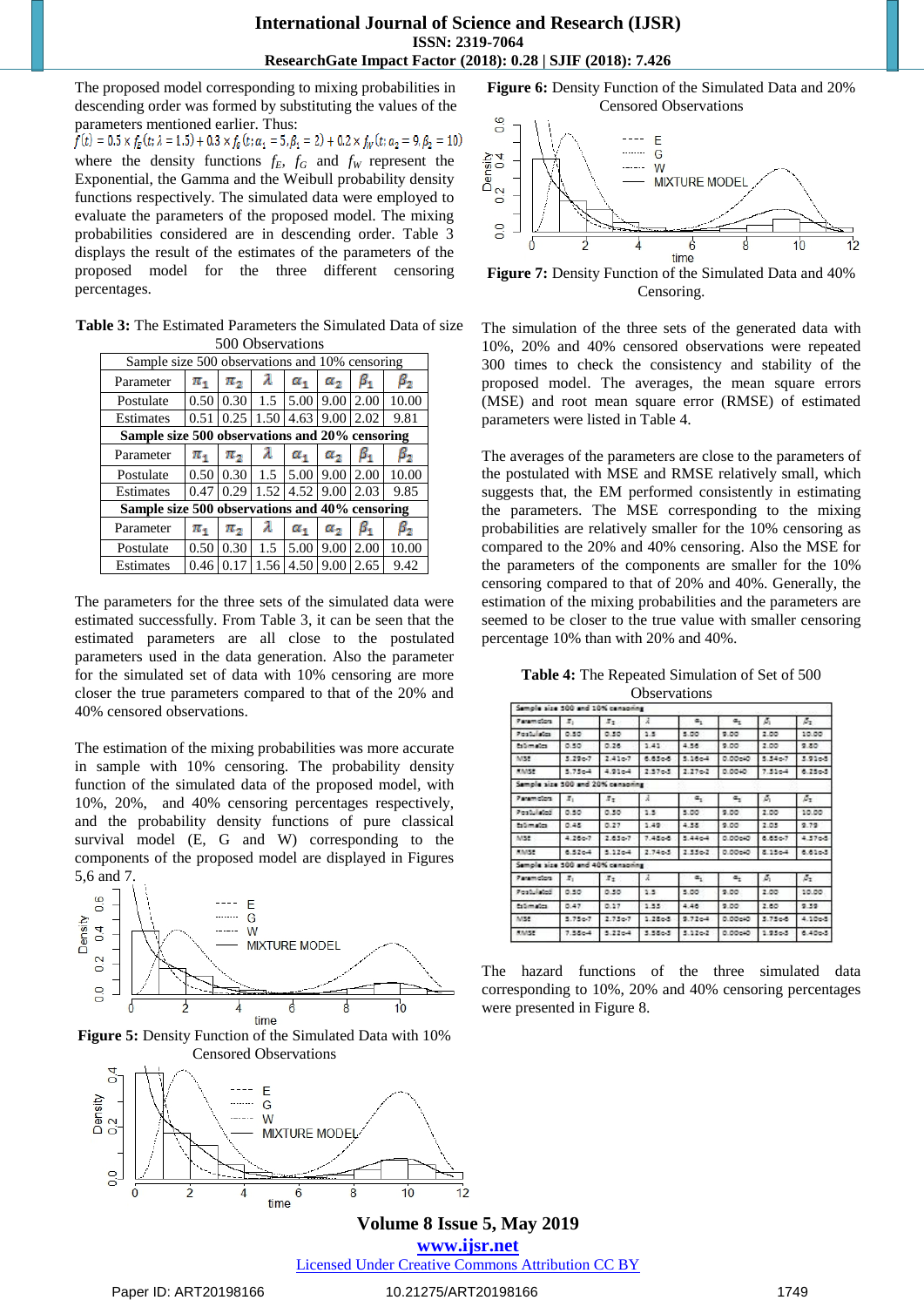

**Figure 8:** The Hazard Functions of Simulated Data for 10%, 20% and 40% Censored Observations.

The hazard function of the set of simulated data with 10% censoring observation is higher when compared with that of 20% and 40% censoring. As the number of censored observations increases the hazard tends to be decrease.

The estimation of the parameters of the model was successful for both the ascending and descending order of the mixing probabilities. For both the sets of mixing probabilities the estimation of parameters were closer the true postulate parameters which indicates the stability of the proposed model. It is also observed that the estimates of the parameters were much better for small censoring percentages. The estimation of the mixing probabilities for the ascending order was better than that of the descending with relatively small values for MSE. In general, it was observed that the mixing probabilities of ascending order performed better than the descending order as the censoring percentages increase.

# **5. Conclusion**

The paper proposed a three components survival mixture model of different distributions, namely; the Exponential, the Gamma and the Weibull distributions to model heterogeneous survival data. Simulated data were used to evaluate and assess the performance of the proposed model. The EM algorithm was employed in estimating the maximum likelihood estimator of the parameters of the model. The simulated data used to compare the effect of different censoring percentages revealed that the model performed much better with small percentage of censored observations. It was also observed that the model performed well with both the ascending and descending order of the mixing probabilities. However the model with mixing probabilities in ascending order performed better the descending order. Samples with higher percentage of censored observations seemed to have lower hazard compared to the smaller censored observations. The proposed model showed that the survival mixture models are flexible and maintain the feature of pure classical parametric survival models and they are better options to model heterogeneous survival data.

- [1] Ibrahim, J. G., Chen, M. H.,Sinha, D., *Bayesian survival analysis* (New York: Springer-verlag. 2001) ISBN 0- 387-95277-2.
- [2] Kalbfleisch J. D., Prentice R. L. ,*The statistical analysis of failure time data* ((2nd ed.). John Wiley & Sons, Inc. Hoboken, New Jersey 2002). ISBN 0-471-36357-X.
- [3] Lawless J. F., ,*Statistical models and methods of lifetime data*, (2dn ed.). John Wiley and Sons, Inc. Hoboken, New Jersey. ISBN 0-471-37215-3
- [4] Lee, E. T., Wang, J. W., 2003,*Statistical methods for survival time data analysis* (3rd ed.). (John Wiley & son. New Jersey 2003). ISBN 0-471-36997-7
- [5] Cheng, S. W., Fu, J. C.. Estimation of mixed Weibull parameters in life testing.*Reliability, IEEE Transactions on, R-31*(4), 1982, 377-381. [http://ieeexplore.ieee.org/xpl/articleDetails.jsp?arnumbe](http://ieeexplore.ieee.org/xpl/articleDetails.jsp?arnumber=5221382) [r=522138210.1109/TR.1982.5221382](http://ieeexplore.ieee.org/xpl/articleDetails.jsp?arnumber=5221382)
- [6] Jiang, S., Kececioglu, D., Graphical representation of two mixed-Weibull distributions.*IEEE Transaction on Reliability*, vol. 41 , 1992a, 241-247 [http://ieeexplore.ieee.org/xpl/articleDetails.jsp?arnumbe](http://ieeexplore.ieee.org/xpl/articleDetails.jsp?arnumber=257789) [r=25778910.1109/24.257789](http://ieeexplore.ieee.org/xpl/articleDetails.jsp?arnumber=257789)
- [7] Jiang, S.,Kececioglu, D., Maximum likelihood estimates, from censored data, for mixed-Weibull distributions. *IEEE Transaction on Reliability,* vol. 41, 1992b,248-255.http://www.dx.doi.org/ 10.1109/24.257791
- [8] Zhang Y., *Parametric mixture models in survival analysis with application*, Doctoral Dissertation, UMI Number: 3300387, Graduate School, Temple University 2008.

[http://proquest.umi.com/pqdlink?did=1472138111&Fmt](http://proquest.umi.com/pqdlink?did=1472138111&Fmt=7&clientI) [=7&clientI](http://proquest.umi.com/pqdlink?did=1472138111&Fmt=7&clientI)

- [9] Erişoǧlu, Ü.,Erişoǧlu, M.,Erol, H., Mixture model approach to the analysis of heterogeneous survival time data. *Pakistan Journal of Statistics 28*(1), 115-130. [www.pakjs.com/journals/28\(1\)/28\(1\)8.pdf](http://www.pakjs.com/journals/28(1)/28(1)8.pdf)
- [10]Erişoğlu, Ü.,Erol, H. 2010, Modelling heterogeneous survival data using mixture of extended exponentialgeometric distributions. *Communications in Statistics - Simulation and Computation, 39*(10), 2012, 1939-1952. http://www.dx.doi.org/ 10.1080/03610918.2010.524335
- [11]Erişoǧlu, Ü.,Erişoǧlu, M.,Erol, H., A mixture model of two different distributions approach to the analysis of heterogeneous survival data. *International Journal of Computational and Mathematical Sciences 5: 2.,* 2011, [http://www.scopus.com/inward/record.url?eid=2-s2.0-](http://www.scopus.com/inward/record.url?eid=2-s2.0-78449258657&partnerID=40&md5=901faa5759d0767b0b2676000e17839c) [78449258657&partnerID=40&md5=901faa5759d0767b](http://www.scopus.com/inward/record.url?eid=2-s2.0-78449258657&partnerID=40&md5=901faa5759d0767b0b2676000e17839c) [0b2676000e17839c](http://www.scopus.com/inward/record.url?eid=2-s2.0-78449258657&partnerID=40&md5=901faa5759d0767b0b2676000e17839c)
- [12]Blackstone, E. H., Naftel, D. C., Turner M. E.,The decomposition of time-varying hazard into phases, each incorporating a separate stream of concomitant information. *Journal of the American Statistical Association, 81*(395), 1986, 615-624. <http://www.jstor.org/stable/2288989>
- [13]Ng, A. S. K., McLachlan, G. J., Yau, K. K. W., Lee, A. H., Modelling the distribution of ischaemic strokespecific survival time using an EM-based mixture approach with random effects adjustment. *Statistics in Medicine,* 23(17), 2004 ,2729-2744. [http://www.scopus.com/inward/record.url?eid=2-s2.0-](http://www.scopus.com/inward/record.url?eid=2-s2.0-4444257472&partnerID=40&md5=139f3273239b2d5525b68c728faf99e3)

# **References**

**Volume 8 Issue 5, May 2019**

**www.ijsr.net**

Licensed Under Creative Commons Attribution CC BY